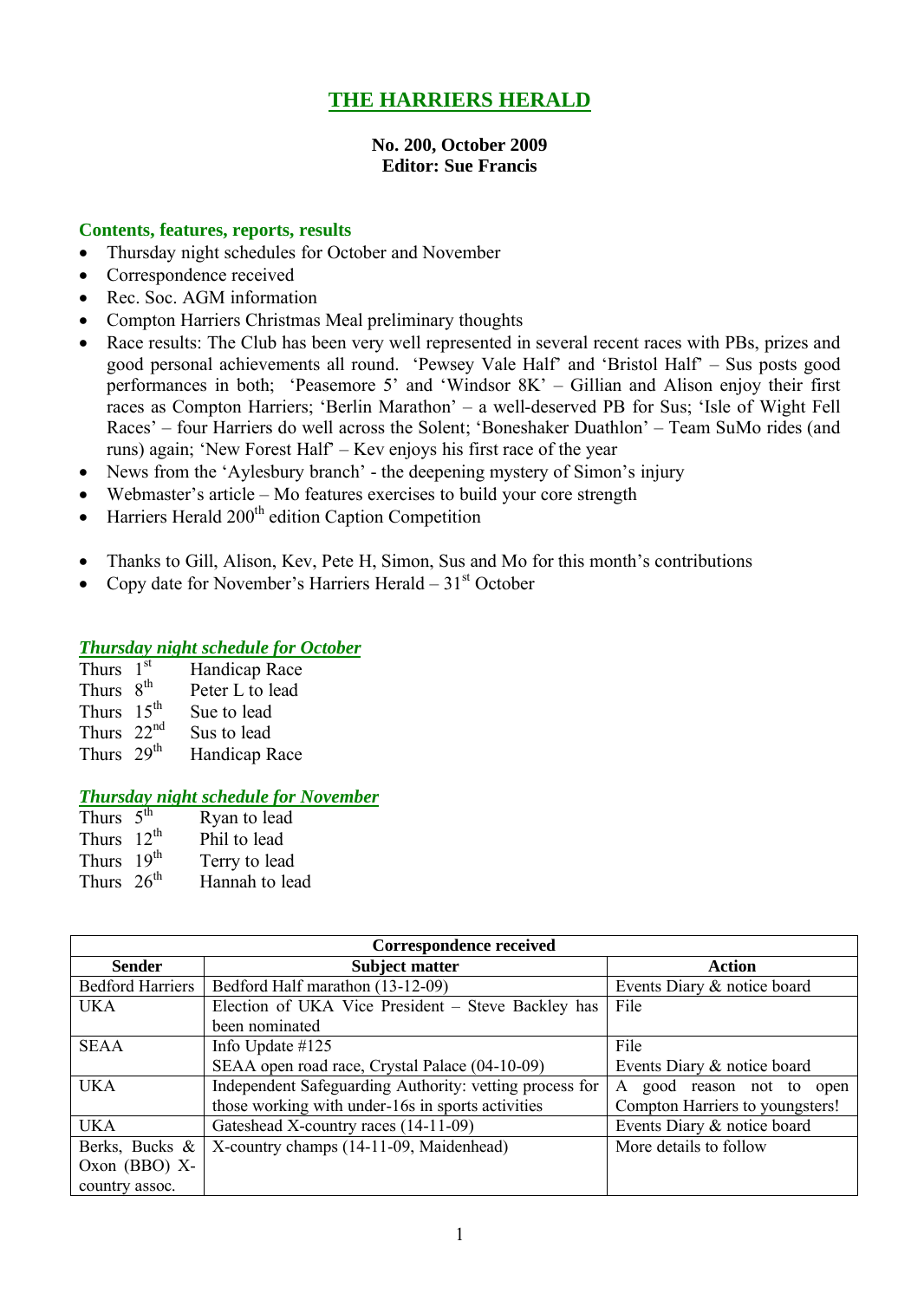# *Rec. Soc. AGM*

The Annual General Meeting of IAH Recreation Association will be held at 12:30 on Thursday  $29<sup>th</sup>$ October, at the Institute. All Rec. Soc. members are welcome to attend (though associate members are not allowed to vote). One important item for discussion will be the future of Rec. Soc. (and thus the Pickled Pig facility) as the Institute winds down towards total closure in 2013. If there are any other issues which you would like to be raised at the AGM, let me know by  $12<sup>th</sup>$  October, and I will pass this on to the Rec. Soc. Secretary.

## *Christmas meal*

It will soon be time to book up for our Harriers Christmas gathering. For those who haven't been before, it's usually a Christmas meal at a pub fairly local to Compton, held on a Friday or Saturday evening in December. With the influx of new members this year, we are likely to be a bigger party this time (perhaps 25ish), so this will be a consideration when booking. If you have any ideas for the venue, or have picked up any decent Christmas menus, please bring along on a Thursday evening for all to see. Pete O has recommended 'The Four Points', where he enjoyed a work Christmas do last year.

# *Race results*

# *Pewsey Vale Half Marathon, 30th August* **Sus**

Knowing it would be a late night the previous evening, due to marshalling at the Ridgeway Challenge, plus an early morning run on the same day, added to the belief that this race was just going to be a fast Sunday run. Taking a relaxed approach at the back of the field dressed in heavy non-racing shoes we were off. Climbing the first hill at app. 5 miles in I felt brilliant but everybody around me seemed to be struggling. Continuing on this high I caught up with Peter who had been feeling rather lethargic lately; after exchanging a few words he decided to jog home and I continued this seemingly effortless run now aiming to reel in as many ladies as I could – and just managed to overtake the third lady before reaching the finish.

What it was which enabled me to run this race with over 5 min to spare compared to last years time, despite bad preparation the day before, I will never know – maybe I do not want to know maybe that is the beauty about running ?

| 1 <sup>st</sup> Man Paul Hasler             | 1:12:04 |
|---------------------------------------------|---------|
| 1 <sup>st</sup> Lady Tamsin Simmonds        | 1:23:33 |
| 30 <sup>th</sup> Ryan                       | 1:26:55 |
| $60^{\text{th}}$ Sus $(3^{\text{rd}}$ Lady) | 1:33:27 |
| $89th$ Peter                                | 1:37:36 |

## *Bristol Half Marathon, 6 th September* **Sus**

Driving without my co pilot Ryan, I was not able to find suitable parking and took the first and best parking house meaning I had a good 30 min walk to the race town (had I known the location it probably would have been shorter, but at 8 AM on a Sunday morning there are not many shoppers to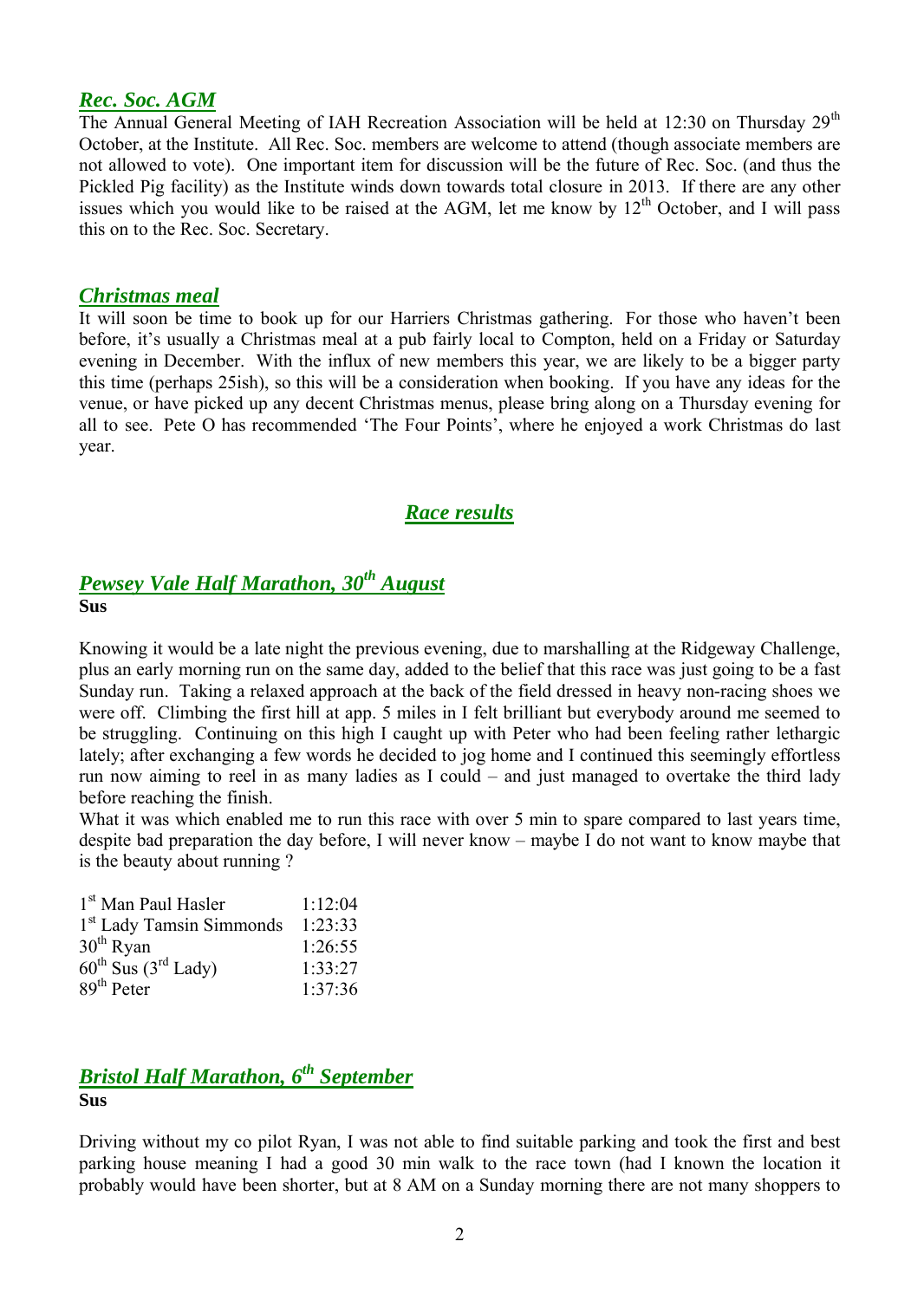ask). There were 2 start times - one at  $0.0930$  and the  $2<sup>nd</sup>$  at 10:00. I was in the first and off we went. I had aimed this race as one of my key races and hopefully a PB but, reaching mile 8, I was 1 min behind schedule and was not strong enough to catch up. So, from then, on I decided to run home and just finish in a respectable time not risking anything before Berlin Marathon.

The first half of the route is very scenic up the port way and under the suspension bridge  $-$  a u turn and then back again only to hit in and out of side streets. However it is very well organized with plenty of drink stations and marshals, but I'm not sure I will be doing it again next year as there are better courses out there for a lot less money.

| 1 <sup>st</sup> Man Ezekie Cheron    | 1:03:26 |
|--------------------------------------|---------|
| 1 <sup>st</sup> Lady Claire Hallisey | 1:12:03 |
| <b>Sus</b>                           | 1:32:32 |

# *A couple of 5 mile challenges for the new members!* **Gill & Alison**

Alison and I joined the Compton Harriers a few weeks ago, and promptly signed up for a couple of 5 mile runs to set ourselves a few challenges. The main aim was to increase our distance but mainly to improve our speed.

The first of these was the Peasemore 5 Mile Road Race and, being our first outing as new members of the Compton Harriers, we were determined to not embarrass our fellow members by coming in last!! ;-) The atmosphere at the start was great, with lots of people from other clubs there, all ready for the race. This made us a little apprehensive that we might just end up being last.

We turned up on a lovely Sunday morning, it was quite cool and overcast, so perfect conditions for a run round the Peasemore lanes. As the run started, Alison took an early lead, and managed a 9 minute mile; I kept her in my sights and tailed her to make sure that my speed did not drop too much.

For those not having taken part, the run is a lovely figure of eight, meandering along the lanes through the village of Peasemore. It is fairly undulating, with more than a few uphill stretches.

As we were coming up to the 3 mile marker, which took in a half mile climb up Hailey Hill, I managed to just overtake Alison. From there in, we were pretty much neck and neck right up to the finish on the Peasemore Recreation Ground.

We managed to finish the run in 52 minutes and 2 seconds, and 52 minutes and 14 seconds, so we were incredibly close at the end of the race. We were also not last, which was one of our main aims. I suspect that, on a flatter course, Alison will beat me on our next outing!!

The next race we had lined up was the Windsor 8Km run for Breakthrough Breast Cancer, on Saturday the  $26<sup>th</sup>$  of September. Again the weather was beautiful, sunny and therefore very warm. The atmosphere at the start was great, as this was a women only race, and for charity, so everyone was there to have a good time.

The course is lovely, as it wanders through the Windsor Great Park, with a beautiful mile-long climb at the start up towards the George the Third statue, along the path known as the Long Mile. It was amazing to see all the deer standing in the grass next to the path, just watching us, not even fazed by the many runners going past.

We set off and the runners quickly spaced out, and it was a real pleasure to run round the park and the beautiful grounds of the large mansions within the Great Park. The race itself was very well run, with lots of markers though, disappointingly, it only had the one water stop at approximately the 2 mile marker, which could have done with being a little further round.

Alison really paced herself on this run, as she felt she had been going too fast too early on in Harrier runs on Thursdays. The change in pace really showed at the end as she beat me home!!  $\odot$  Well done Alison!!!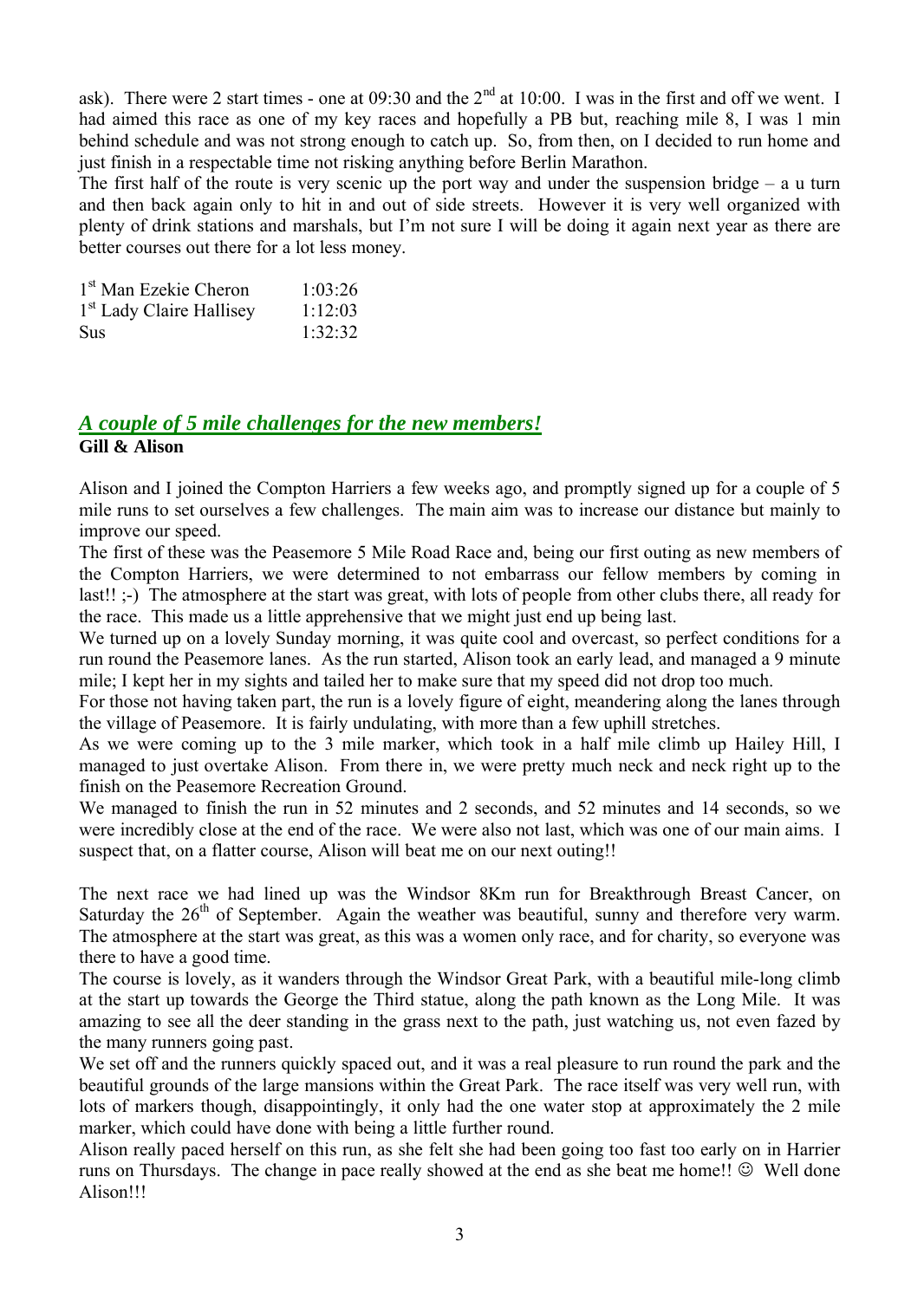The course was fairly undulating and the hills were reasonably steep, but the atmosphere pulled us round and in a fairly good time. We both managed to beat our times from Peasemore, Alison coming in ahead of me in 50 minutes and 54 seconds, and I came in at 51 minutes and 8 seconds. This means we are slowly getting down to our 10 minute mile target, just 10 seconds per mile to go! :-)

We were also incredibly pleased with our places, as we managed to get into the top 350 runners, Alison was 336 and I was 344. We will definitely be up for this race next year, as it was a really good fun race.

Next month, Alison has signed up for the Bupa Great South Run, which is a 10 mile run down at Southampton. This will be on the  $25<sup>th</sup>$  October and, on the same day, I will be running the Dorney Lake 10Km for Race for Life. So, at the moment, we are busy on a Sunday, increasing our mileage slowly, so Alison will be running the 10 miles with no problem. This is a brilliant increase for her as, before she had joined, she had only ever run  $5Km$ .  $\odot$  Well done Alison.

We have also agreed to take part in the Reading Half Marathon next March, so will be taking our training on from there.

# *Berlin Marathon 20th September*

**Sus**

Klaus, my brother, suggested that we should do this marathon but, reaching the big day, he revealed that his longest run was 15 K so I alone had to defend the good family name while Klaus took a more relaxed approach giving him time to see the sights we were passing and also dancing with spectators. The weather was warm but with no wind. The route was flat as flat can be, but the km markers and drink stations markers where not very visible - but one thing was for sure you knew exactly where the finish was – Brandenburger Tor. Going through it was quite unique in more than one way. Afterwards I had the most lovely massage out in the open while the sun was baking on me – I was in heaven!

| 1 <sup>st</sup> Man, Haile Gebraselassie | 2:06:08 |
|------------------------------------------|---------|
| $1st$ Lady, Habtamu Besuye (ETH)         | 2:24:47 |
| Sus (overall $114^{th}$ Lady)            | 3:15:20 |
| Klaus                                    | 3:50:37 |

41,982 finished the race

# *Isle-of-Wight Fell Running Series, 19th & 20 th September* **Pete H**

I finally succumbed to a summer of relentless persuasion and agreed to take part in the IoW Fell Running Series on the weekend of  $19<sup>th</sup> \& 20<sup>th</sup>$  September. For some unknown reason we arranged to set off at 4.15am in order to catch a ferry from Pompey to coincide with the sun rising across Spithead. I'd never run 2 distance races in one day so, to do so after  $4^{1/2}$  hours sleep, was not an auspicious concept. The first race was a mere 3 miles with the first half being a near vertical climb up Boniface Down and, after a brief bit of flat ground and barely enough time to take in the view, a descent that is as fast as your courage allows. After this warm up event, there was time for a swim in the English Channel followed by a pint of the highly recommended locally brewed *Goddard's Fuggle Dee Dum* at race HQ.

It was very relaxing sitting out in the autumn sun until the realisation dawned that there was a 7 mile race in the afternoon. We again set off from the Winter Gardens on a steep climb reaching 70° gradient in places before reaching a plateau to allow one to recover before setting off on another reckless descent back into town.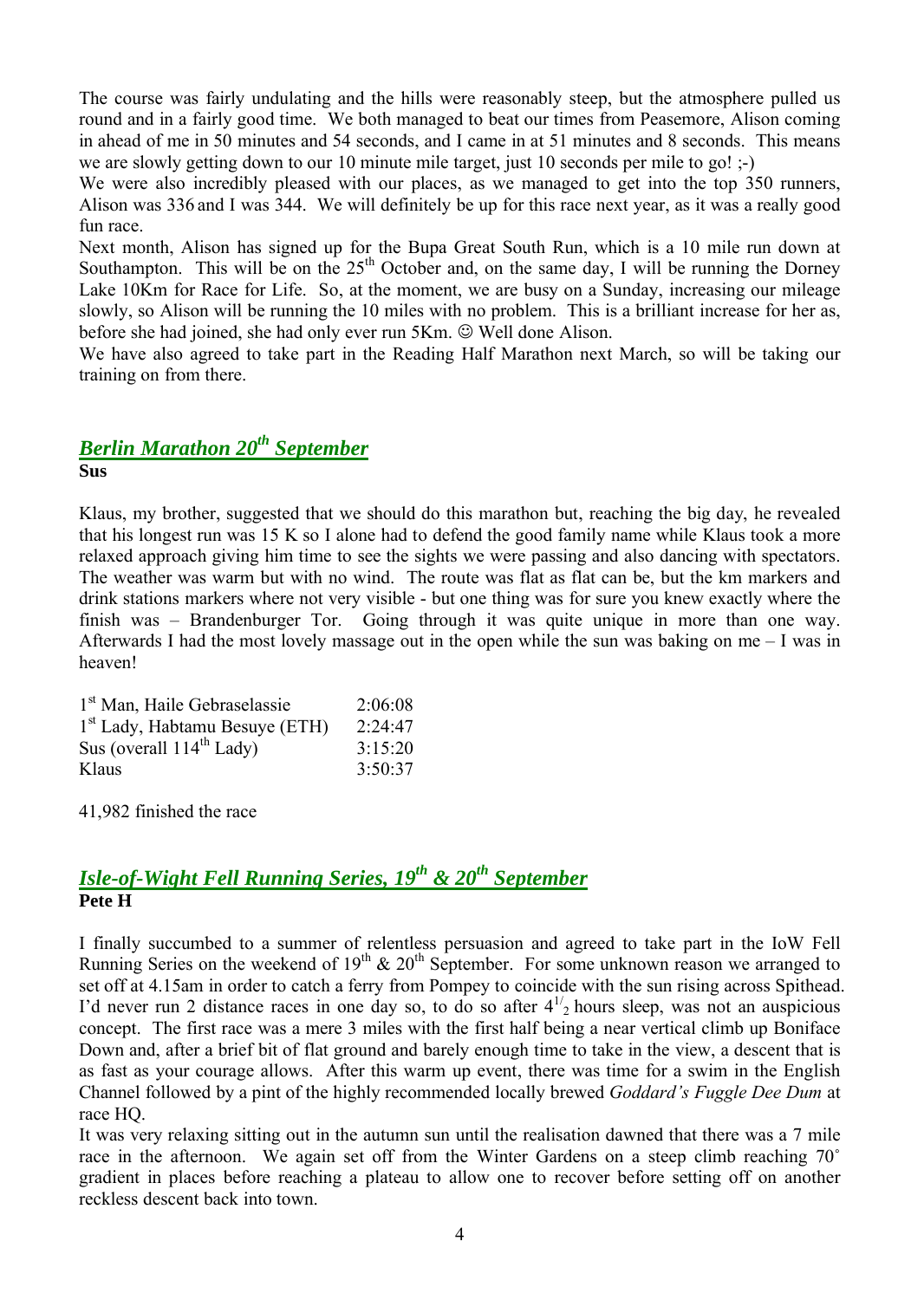An enjoyable evening was spent in Shanklin including a visit to a medieval themed pub which seemed to have been decorated by the team from TV's *DIY disasters!*

As someone with an aversion to running up hills, a half marathon on an undulating course seemed even less appealing than going to Sunday morning service at the local church, more so as my legs were far from fresh after the previous day's exertions. Fortunately this race takes a less steep route to the top of the hills which hem Ventnor in against the sea. I adopted a take it easy on the ascent and go for it on the descents approach, and this served me well with no one get remotely close on the downhill sections where I made up all the time lost on the ascents.

At around the 9 mile mark I had an interesting conversation about missiles, as you do (!) with Caroline from Loughton A.C. who works for an arms company that shall remain nameless. This took my mind off how tired my legs were and ironically I ended up feeling fresher at the finish than the start. My third post race swim of the weekend was by far the shortest with the sea temperature failing to match the ambient one.

In the SEAA Championship, based on the three races, Martin was third in his age category whilst Lucy was runner up in hers. Dick and I finished somewhat further back. Serpentine Running Club took some two dozen runners to the event and cleaned up most of the major honours.

Thanks go to Dick for driving the team bus and to Lucy for booking the accommodation – despite the quirky showers. Overall it was a very enjoyable couple of days and, despite the 3,800 foot of ascent, it was far less gruelling than I imagined. I would thoroughly recommend you pencil next year's event into your diary.



Are these two breaking the speed limit? Pete & Dick approach the finish line (photos courtesy of Martin)

# *Boneshaker Duathlon, 20 th September* **Sue**

For the fifth successive year, the Boneshaker Duathlon was blessed with fantastic weather and, as usual, it was a really well-organised and enjoyable event. This year, 76 teams and 149 individuals competed over the multi-terrain run-bike-run course. Mo and I competed as Team SuMo, while Ryan had formed a team ('Just for Fun') with his neighbour Magdalena.

Mo and I were pleased to be 90 seconds faster than last year – my times for the run sections were much the same as in 2008, but Mo was faster on his bike this time. The race was timed by chips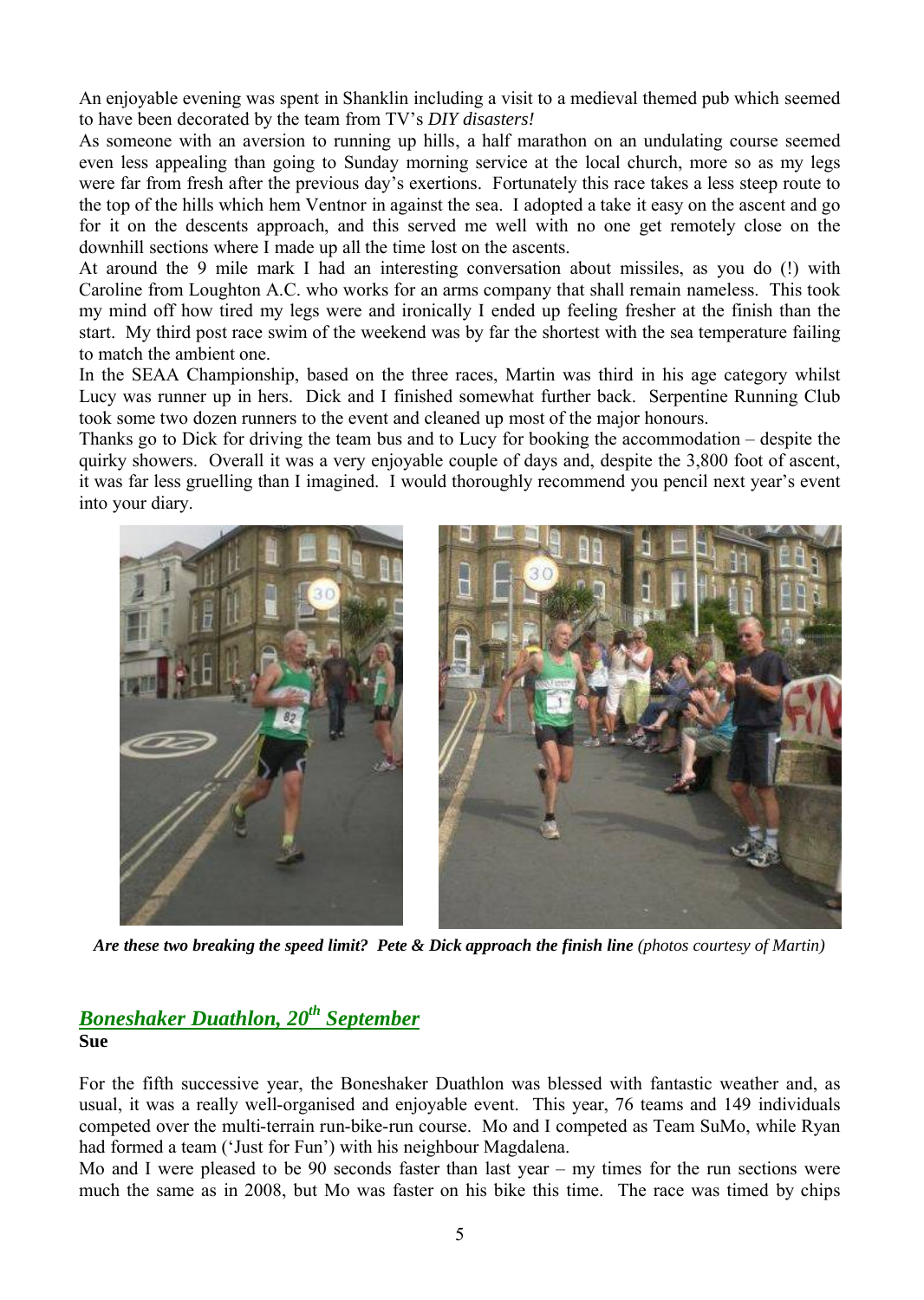attached round competitors' ankles with Velcro straps. Those of us competing as part of a team had to pass the strap and chip onto our team-mate in the transition zone. I was momentarily dismayed to cross the finish line after the final run to find that I had lost my chip from the strap (in my rush to put the strap on, it seems I hadn't overlapped the Velcro very well). Fortunately, a marshal had reported the chip being found, and the back-up timekeeper recorded our finish time manually.

Ryan's team beat us, but it was quite close. Ryan had a good ride on the cycle section (though Mo says it took Ryan longer to catch him this year). Nevertheless, as he transferred his team chip to Magdalena for the last run section, she asked what had taken him so long – Ryan wasn't too impressed!

We also saw former Harrier Gill Harrison, who was participating as an individual. Gill wasn't too enthusiastic before the race, having suffered injuries and a virus infection in recent months. However, she competed well and was in good spirits afterwards – in fact we all had a good 'smile' when she accidentally walked into and fell over the barrier round the transition zone, knocking the whole thing down!

|                                      | 5K Run | 21.5K Cycle | 5K Run | <b>Total time</b> |
|--------------------------------------|--------|-------------|--------|-------------------|
| $1st$ team (79ers)                   | 16:30  | 43:51       | 18:20  | 1:18:41           |
| $1st$ man (Jon Darwent)              | 16:27  | 52:12       | 17:17  | 1:25:57           |
| 'Just for Fun'<br>(Ryan & Magdalena) | 21:09  | 1:00:01     | 23:05  | 1:44:16           |

1<sup>st</sup> lady (Tania Clifton) 20:45 1:04:45 21:25 1:46:55

Gill Harrison 21:37 1:09:42 22:16 1:53:35

18:14 1:08:53 18:46 1:45:55

'Team SuMo' finished as  $33<sup>rd</sup>$  team (76<sup>th</sup> out of 225 overall), while 'Just for Fun' finished as  $24<sup>th</sup>$ team (60<sup>th</sup> overall). Gill was  $127<sup>th</sup>$  overall and  $2<sup>nd</sup>$  FV50.

# *New Forest ½ Marathon, 27th September* **Kev**

Team SuMo (Sue & Mo)

This was my first race for quite a while and first half marathon for two years. Arrived at the car park and got my stuff together for the short walk to the start. The race HQ was New Milton sports centre and I stored my kit here. We were called to the start about 09:15 and everyone gathered in the High Street and waited and waited. The race eventually started about 09:50 and we were off: cross line, plant foot firmly on chip mat, done.

The route went out of town straight up hill and then levelled off and after, 1.5 miles, I was surprised to see the first water station. From here it was out onto the heath land and the route seemed to generally climb for the next 3 miles. It was blooming hot and at 4 miles the course turned right and we were up on high ground running between two plains. The organisation was excellent with traffic stopped everywhere and drivers queuing for a long time. Most were ok and cheered us along. At half way I had to pop into the first aid tent to get some plasters for my nipples as they were streaming blood down my vest. Left first aid van, went back to collect my sunnies, and then got on my way again in a bit of a flap trying to make up some lost time. I pushed on well until Sway village where the route ducked under a railway line and the climb up the other side killed me, so I dropped the pace a bit. For the next mile the route was a gradual climb and I passed loads of people here which was a good morale boost. At 10 miles we were back on the road we came out on, and there was an official jelly baby station! So I grabbed a few, a sponge and some water. The route was pretty uneventful from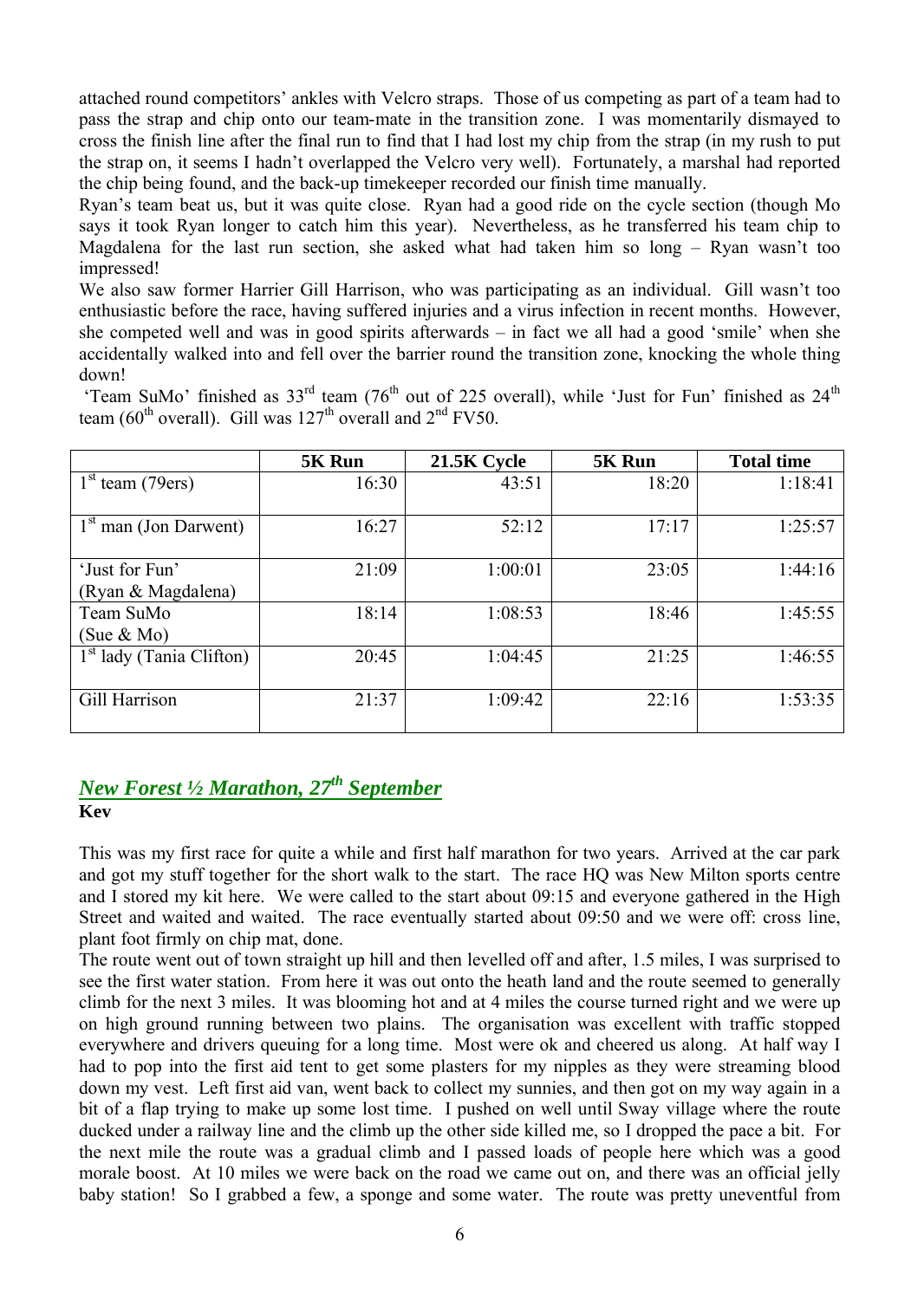here on. Skirting around New Milton and back to the sports centre, it was very well supported with the final mile having streets lined with people come to see me run (personally I didn't know I had so many fans). I crossed the line in 2hrs 23mins 49 sec. I'm pretty happy with that.

First man was Steve Jeffery of Basingstoke & Mid Hants AC in 1:15:50. First lady was Valeria Sesto of New Forest Runners in 1:26:09. For the full marathon first man was Jo Corbett in 2:46:44, first lady Jenny Moore of Wells City Harriers in 2:57:18.

# *Injury update from the Compton Harriers' Aylesbury branch* **Simon**

Well, it's not my hamstrings. Yes they were tight – both of them – and needed stretching, but it seems that isn't what's causing the injury. After about six weeks of stretching I went out for a little run and, apart from a slight tightness in my right calf, things didn't feel too bad. At Joanna's suggestion I also removed the heel raise from my right shoe which I've been using since straining my left Achilles tendon on the Ridgeway back in the late Nineties.

I did a couple of 3-mile runs and then a couple of 4-mile runs and things started to feel more normal. I even started thinking that I'd be able to train enough to get up to Buxton for the High Peak 40 again next year. Then, last Wednesday, about 200 yards from home at the end of a 5-miler, my right calf went again…

Now, I know what it isn't – it's not an Achilles problem, it's not tight hamstrings and it's not compartment syndrome – and I know what it is – an extreme tightness across the top of the right calf muscle which is extremely painful to walk or run with. My calf muscle is nice and loose when relaxed and there are no tender points, but when weight-bearing the top of the calf (between about two and five inches below the knee joint, or five and twelve centimetres if you're reading this in metric) is very tight and tender and I get occasional sharp stabbing pains across the muscle.

Has *anyone* got *any* ideas about a) what exactly it is and b) what I can do to treat it?

Any suggestions by email please. If anyone comes up with a solution I'll make them a SkyChart as a thank you. (By the way – shameful plug – did I mention my website is finally up and running? http://www.skycharts.co.uk if you want to have a look. Discounts available for all Compton Harriers!).

Happy and injury-free running to you all, Simon

# *Website update… http://www.comptonharriers.org.uk* **Mo**

A quick opener … if you would like the chance of winning Saucony kit over the next couple of weeks, there's a free-to-enter competition on the Runner's World website … although you have to register, but you never know your luck…! http://www.runnersworld.co.uk/comp/Comp.asp?C=139 … there is loads of interesting info and articles anyway on the website, so it's still worth a visit.

Recently, Richard Chalkley sent out an email to some of us to recommend a book about the story of Mike Hare's incredible weight loss from 28 stone to 13 stone and his subsequent progression into running marathons … and he was over 50 yrs old when he started the journey.

Liz Yelling wrote a forward to the book in which she states, 'Mike's inspirational memoir, aptly titled 'From Sofa to Start Line', is a compelling account of his weight loss journey, which begins with healthy eating, basic exercise and a very determined attitude. As the weight comes off, a chance remark inspires him to start running. He starts with a local 10K and builds up to running marathons. By the end of the book he has lost a whopping 15 stone, has had surgery to remove the loose skin and is quite literally half the man he used to be'.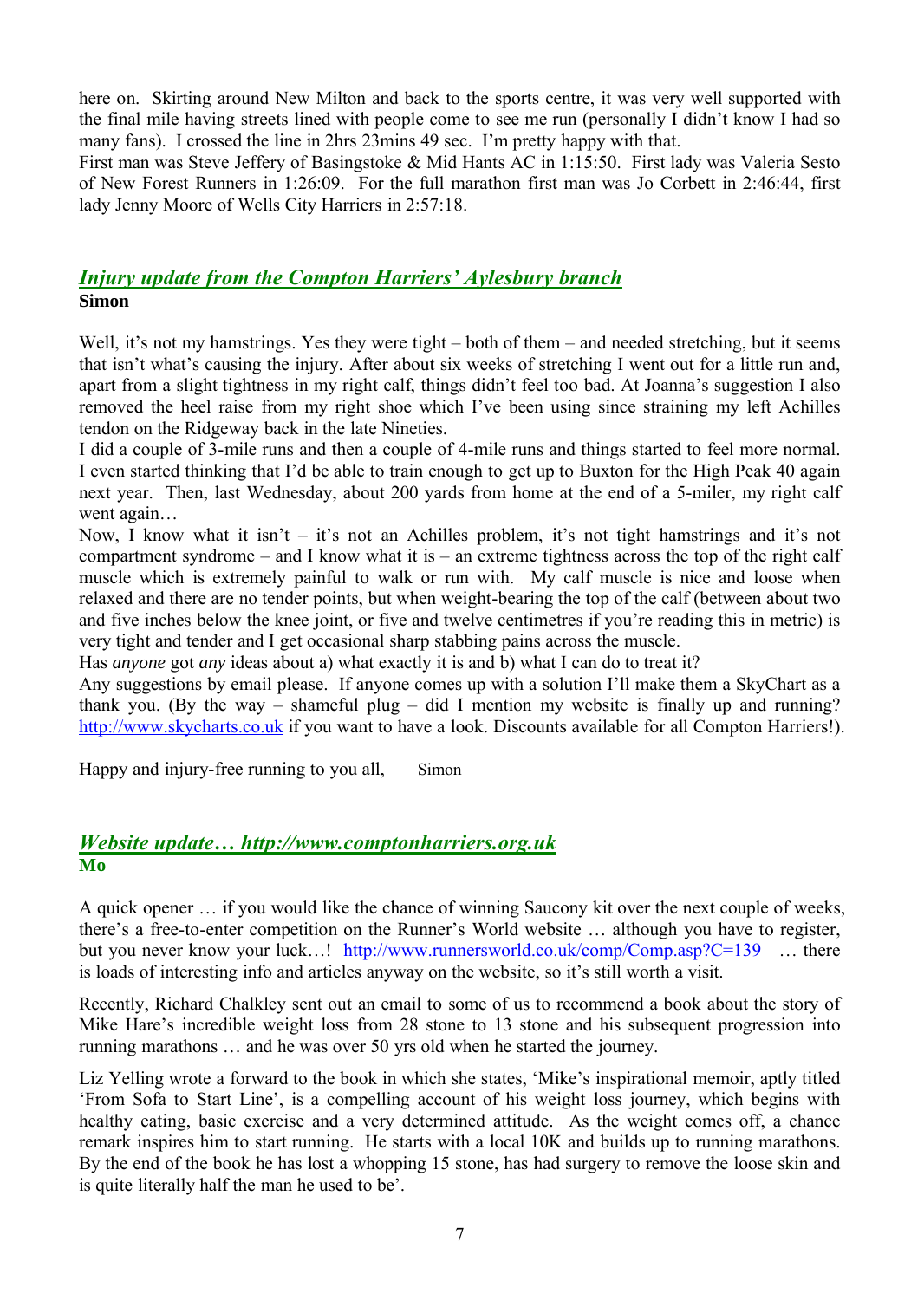For more information on the book and where to purchase it ... http://www.fromsofatostartline.com/

And don't forget about Richard's other suggestion ... the Kilomathon series ... 26.2 Km / 16.3 miles -London, Cardiff, Belfast and Edinburgh. http://www.kilomathon.com/

## *The next in my series of fitness articles continues this month with core strength exercises.*

### **Core Strength**

Also referred to as "core stability", the aim is to enhance the deep-set trunk muscles which provide stability to the spine and pelvis. This will provide a stable base from which to move your limbs with maximum efficiency and power, and reduce the risk of injury.

The core stabilisers are responsible for maintaining the usual S-shape of the spine during exercise. These muscles operate at a low level of contraction, need to have the ability to "switch on" when they are needed and be able to work continuously.

Core exercises often don't involve lifting weights; in fact some don't even involve moving at all. However, the core muscles are active in almost every movement we make, so they are continuously being trained. Concentrating on proper training techniques and good posture during core stability work helps to target the muscles more closely.

It is worth getting into the habit of core exercise before performing any other demanding exercises in order to protect the spine and strengthen these important muscles. Even a simple exercise such as drawing your belly button in towards your spine helps engage the core stabilisers.

#### **Abs and back exercises**

#### PLANK

Lie face down on a mat, with elbows below shoulders and forearms pointing forwards. Draw your belly button towards your spine and raise your body off the floor, so that your weight is resting on your forearms and toes, and forms a perfect straight line. Do not let your back sag in the middle. Hold for a short period of time, breathing freely.

## *Easier variation*

#### MODIF1ED PLANK

If you are unable to hold the full plank position for even a few seconds, try the modified version and gradually work your way up to the full plank.

Begin as per the plank, but this time, when you raise your body on to your elbows, keep the knees on the floor, so that your body forms a straight line from your knees to the top of your head.

### *Harder variation*

If the full plank feels easy, try extending alternate legs up into the air while still in position, keeping the body stable and not rocking from side to side.

#### SIDE PLANK

This position works the transversus abdominis, quadratus lumborum and obliques.

Lie on your side, propped up on the lower elbow, with your body in a straight line. Raise your body up, so that your weight is resting on your elbow and the lower foot. You can keep the upper arm close to the body, or raise it up straight in the air (a balance challenge).

#### SIT-UP

This is the classic exercise for strengthening the rectus abdominis ("six-pack"). It also works the external obliques and hip flexors.

Start by lying on the floor with your knees bent and feet flat on the floor. Hold your hands across your chest with your fingers touching each collarbone and your elbows tucked in.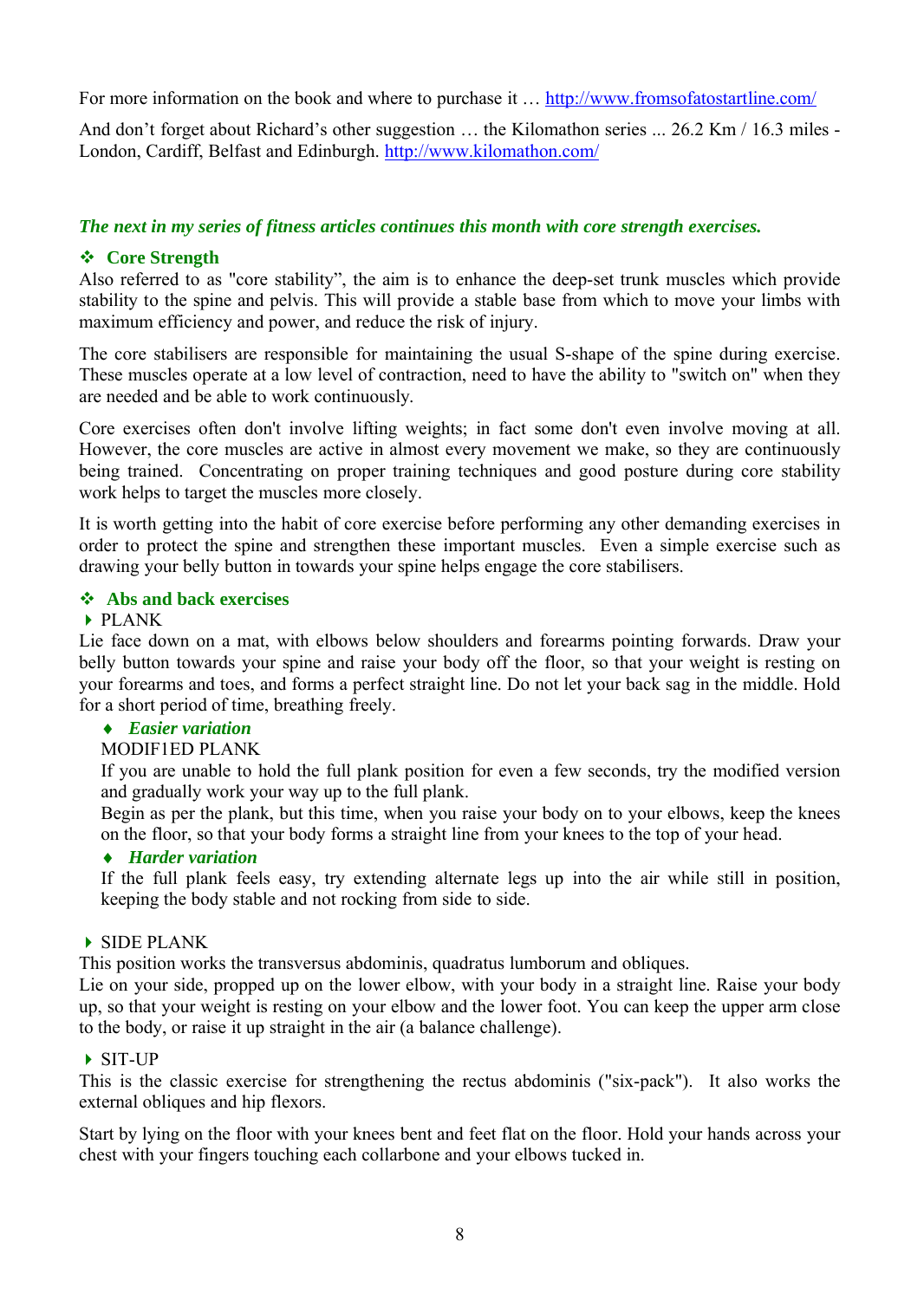Maintaining a flat back, curl your head, shoulders and torso off the floor until your torso is in an upright position, then roll back down through the spine to the start position and repeat.

By performing the exercise with your feet anchored by a partner or low object it becomes less taxing on the abdominals and introduces the hip flexors.

# *Easier variation*

#### HALF-SIT

If you find the full sit-up too difficult, start off with this easier version, which works the rectus abdominis and external obliques.

Lie on the floor with knees slightly bent. Place your hands on your thighs and curl up, sliding your hands up along your legs until your fingers extend beyond your knees. Lower and repeat.

### *Harder variation*

#### **CRUNCH**

This advanced variation of a sit-up works most of the core muscles, as well as the hip flexors. Start lying on the floor with your hands beside your head. Sit up, bringing your knees to your chest and then rock back, fully extending your legs before bringing the knees in to meet the chest again. Do not allow your feet to touch the floor in between reps.

### TWIST SIT-UP

The element of rotation in this sit-up focuses on the external obliques. Begin by lying on the floor with hands beside your head and knees slightly bent, feet on the floor. Curl your torso off the floor, rotating it to the right as you simultaneously bring your right knee in towards your chest.

Lower, taking your foot back to the floor, then curl up, twisting to the left and bringing the left knee into the chest. Continue to alternate from side to side for the set.

#### DORSAL RAISE

Lie face down on the floor with fingertips clasped in front of your chin. Lift your torso off the floor, being careful not to jerk or force the movement, and keeping your head in line with the spine. Pause and lower to repeat.

# *Harder variation*

#### SUPERMANS

A good progression from, or alternative to, dorsal raises, Supermans also work the back extensor muscles.

Lie face down on the floor, with arms extended flat on the floor overhead. Lift your right arm and left leg off the floor simultaneously, keeping the hips and pelvis centred, and your head in line with the spine. Lower, and then lift your left arm and right leg off the floor. Continue to alternate for the set.

#### **BRIDGE**

This exercise strengthens the lower back extensors, the glutes and the inner thigh muscles.

Lie on the floor with knees bent and feet flat. Raise the body up to form a straight line between knees and shoulders and hold for a short length of time.

#### *Harder variation*

# BRIDGE WITH LEG EXTENSION

Once you can do the bridge comfortably, do the same as above, but when your pelvis is raised, alternately extend one leg and then the other, without allowing the pelvis to rock from side to side.

Mo - October 2009